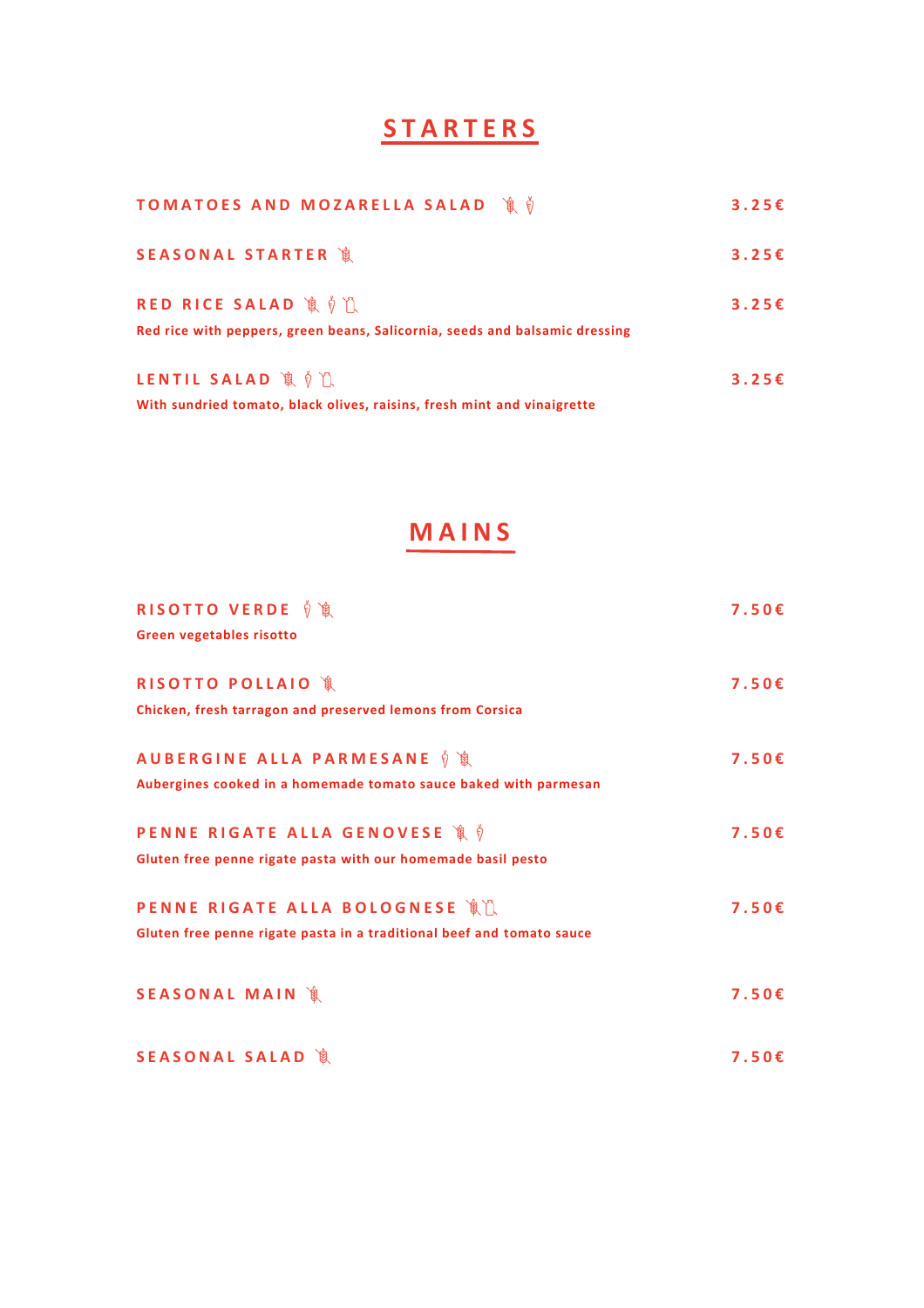### **MEN US**

#### **9. 9 5 €**

**Entree or dessert + main + still or sparkling water**

#### **11. 9 5 €**

**Entree + main + dessert + still or sparkling water**

*Homemade juice 25cl, soft drinks 33cl, wine 18.7cl and beer 25 and 33cl are available in the menu with a supplement (from 1€)*

> **EAT IN OR TAKEAWAY ( D E P O S I T O F 1 € P E R J A R )**